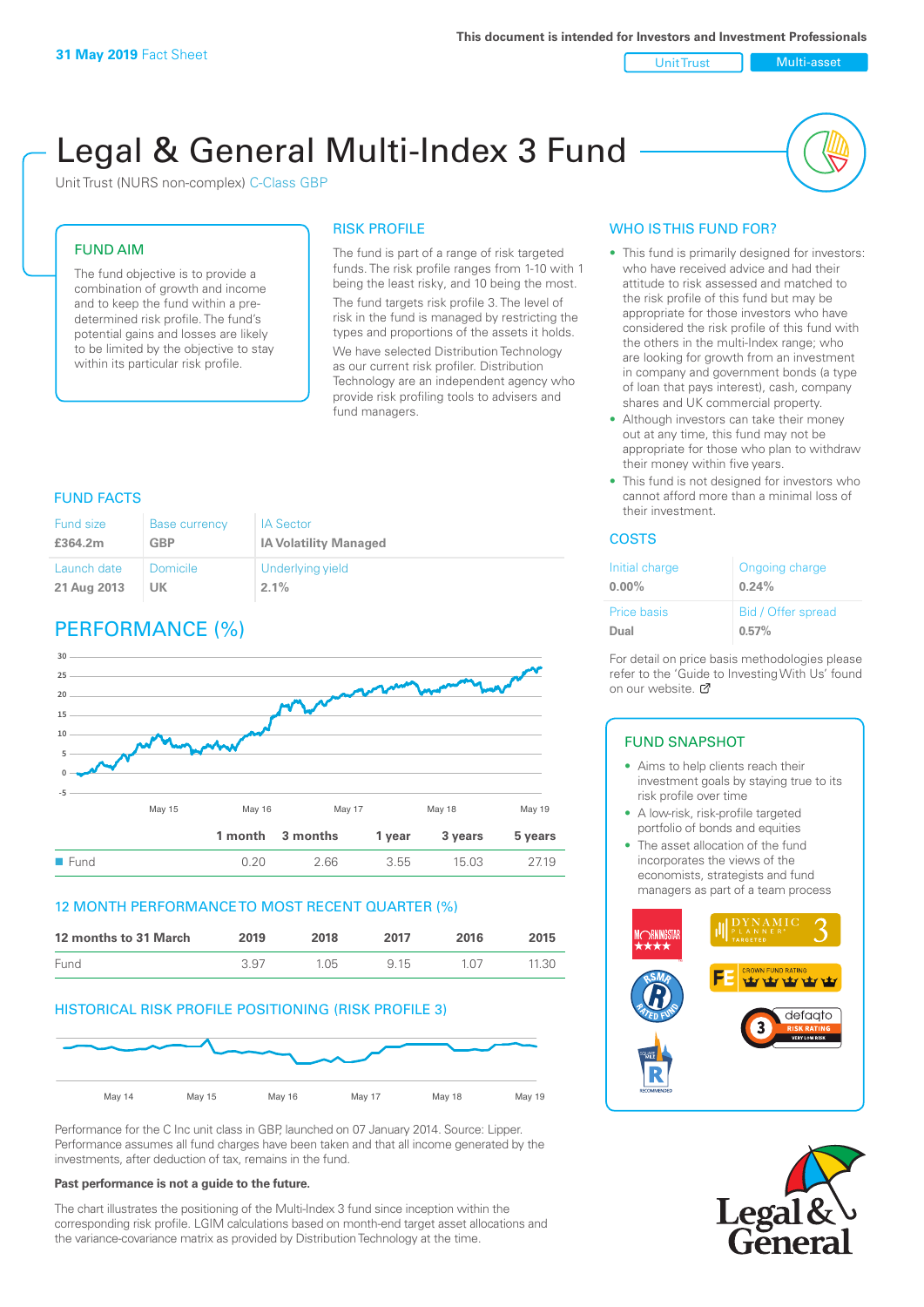## Legal & General Multi-Index 3 Fund

Unit Trust (NURS non-complex) C-Class GBP

## PORTFOLIO BREAKDOWN

All data source LGIM unless otherwise stated. Totals may not sum due to rounding.





#### FUND MANAGERS

The fund managers have responsibility for managing the multi-index fund range. They are part of the Multi-Asset Funds (MAF) team in LGIM. This team focuses on designing and managing multi-asset funds that are tailored to match the specific objectives of various client types. The team sits within a wider Asset Allocation team which combines both depth of experience with a broad range of expertise from different fields, including fund management, investment consulting and risk management roles.

## TOP 10 HOLDINGS (%)

| <b>LGIM Sterling Liquidity Fund Class 1</b>            | 12.5 |
|--------------------------------------------------------|------|
| L&G Global Inflation Linked Bond Index Fund            | 9.8  |
| L&G All Stocks Gilt Index Trust                        | 9.0  |
| L&G Sterling Corporate Bond Index Fund                 | 8.1  |
| L&G Short Dated Sterling Corporate Bond Index Fund     | 6.6  |
| <b>LGIM Global Corporate Bond Fund</b>                 | 6.5  |
| L&G US Index Trust                                     | 6.0  |
| L&G Emerging Markets Government Bond (US\$) Index Fund | 5.7  |
| <b>L&amp;G UK Index Trust</b>                          | 5.1  |
| <b>L&amp;G UK Property Fund</b>                        | 4.0  |